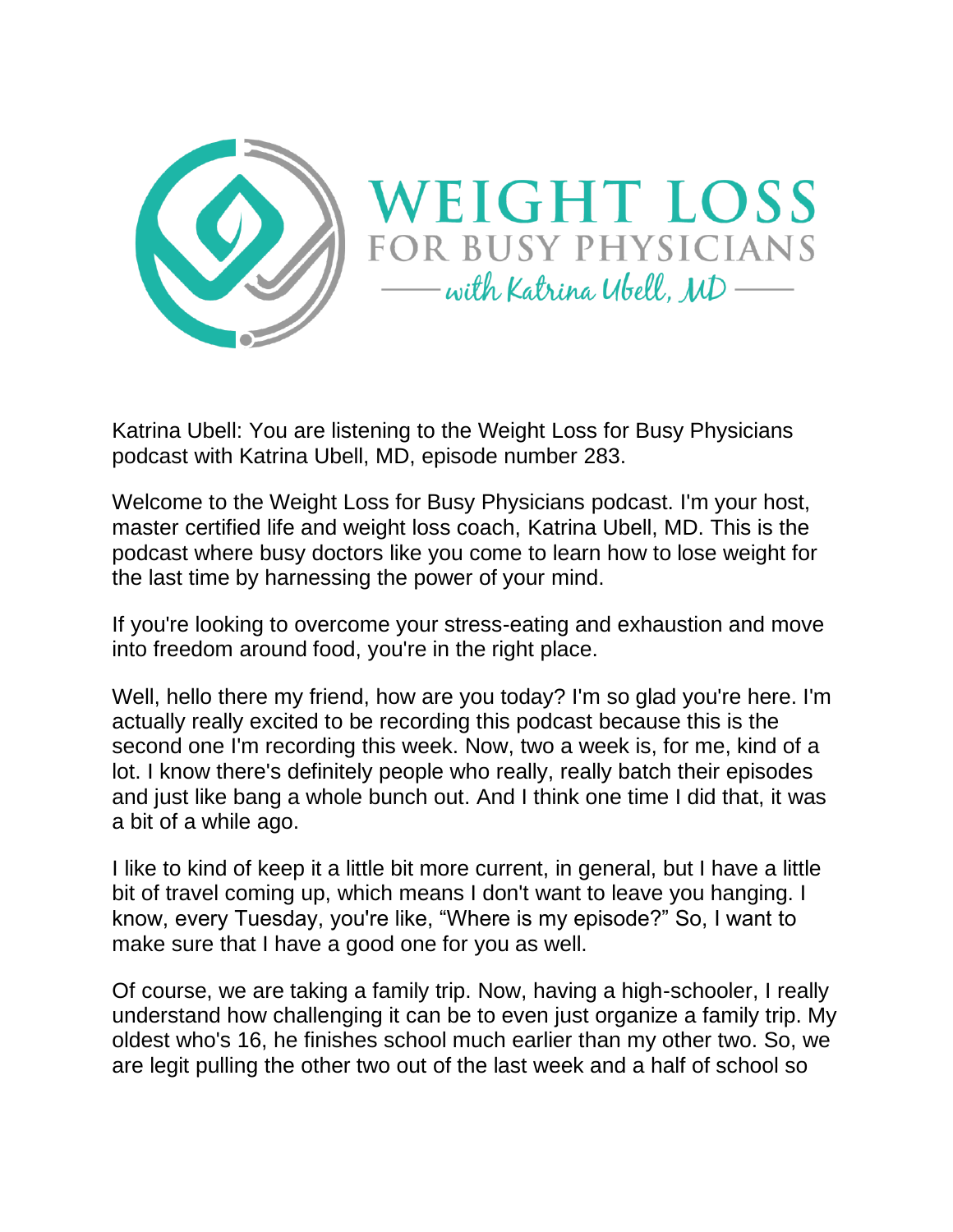we can take any vacation as a family at all this whole summer because of other things that the oldest guy has going on.

So, really exciting things for him and listen, third and fourth grade, they're not going to miss anything missing that last week and a half of school. So, it's all going to be fine. But like I said, you got to do that pre-work to get yourself going, make sure everything is covered because I love you, but I'm not going to record a podcast when I'm on vacation. Not going to happen.

I was thinking what I could just share with you. I feel like I haven't always been keeping you updated on certain things that are going on in my life. I mean, some people tell me they're interested. I also don't want to bore you with things you don't want to know about.

But I was thinking about how I had not given you an Invisalign update in a really long time. So, if you've been listening for a while, then you know that last year, I think it was in June, I started doing Invisalign, not really so much to straighten my teeth, but my bite was really off and had been for a really long time, really annoyingly.

And I thought, you know what? I think I'm going to just see if this will work. I had actually checked it out, Invisalign, I mean over 10 years prior and they didn't think it would help me back then. But then, I guess they've improved their technology and they said, "Yeah, I think this is going to work."

I'll say that it was a means to an end. I didn't really like any of it to be quite honest, but it's over now, and I'm really glad that I did it. So, in case you were kind of wondering "Should I or shouldn't I?" I mean, for me thinking that hopefully, knock on wood, I'm going to be keeping these teeth of mine for a long, long time, it is very worth it to me.

And for me to wear a retainer the rest of my life really is not a big deal because I grind my teeth anyway. So, I always am wearing some sort of splint as it is. So, I might as well wear one that keeps my teeth the way I want them to be, rather than keeping them the way I don't want them to be.

So, I would say that I recommend it. I would just say though, that, I mean, was I the most compliant person? No, I mean, I recorded one episode with them in of this podcast, and I was like, "No, I'm not doing this anymore."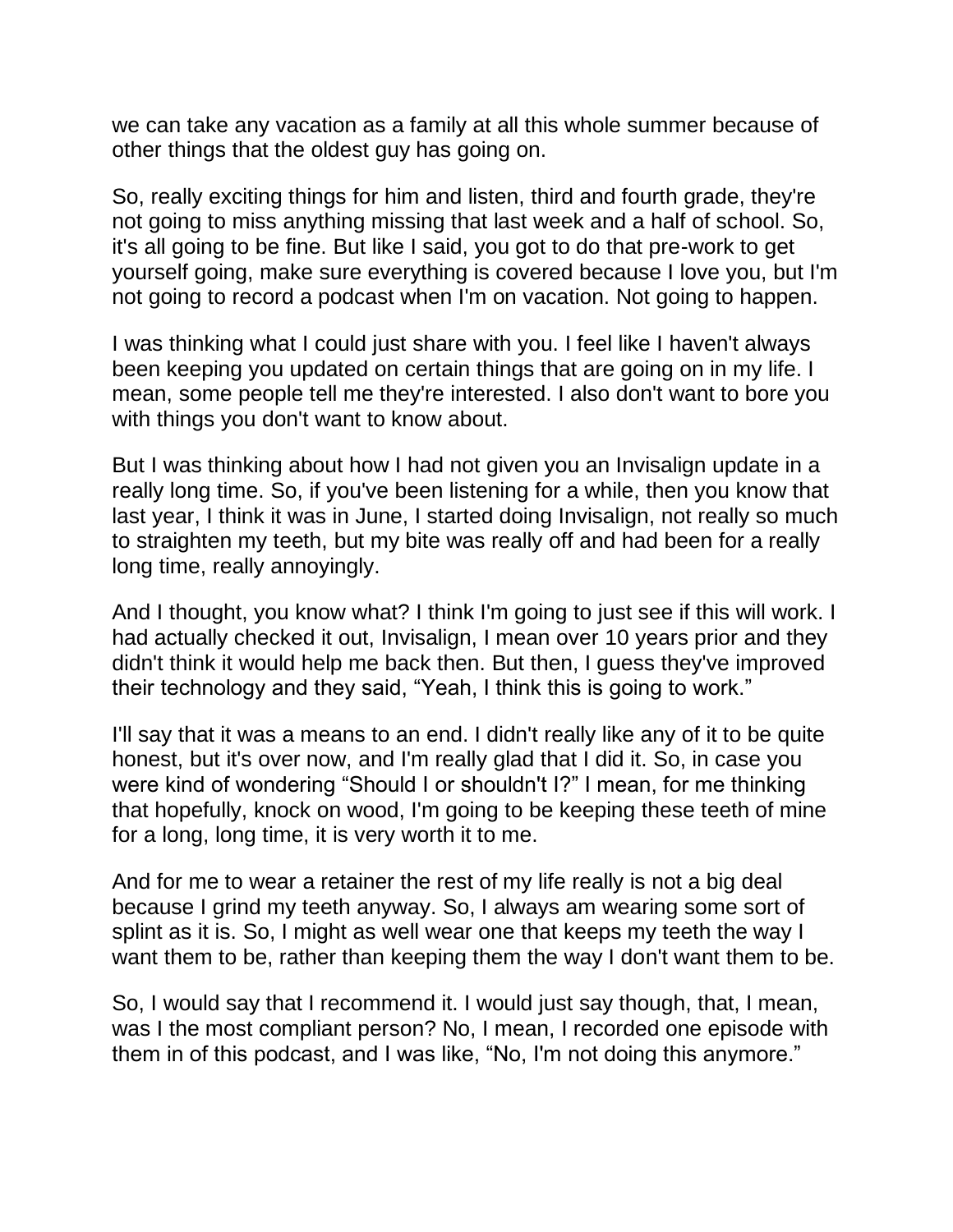Maybe it's not an obvious to you, but it was obvious to me and I didn't like it. And so, I mean, I'll be a hundred percent honest, I did not wear those trays as much as I was supposed to, but still worked. So, you know ….

I'm not always a rule follower. Actually, my mom just asked today (she's with her friends) — and she texted me and said her friends wanted to know whether my brother and I were always disciplined when we were children, whether we always followed her rules, and are we disciplined now as adults.

And I said, "Are you looking for my opinion or what?" She said, "Yeah, your perspective, your opinion." And I said, "For the most part, we followed your rules, but we did break them. We just were really smart about it so you didn't know about it." And she was like, "Well, good. I'm glad there were no lasting effects" and very smartly, she did not ask me what those things were. I wasn't going to tell her anyway. Some things are just better left unshared, let's just say.

Anyway, let's move forward. A couple of things I want to tell you about, if you have missed the last couple of episodes, I wanted to let you know that my book is going to be published this September, and I want to invite you to pre-order the book so that when September 20th rolls around, you will get a nice, fun, little gift in the mail from yourself from today.

So, September 20th version of you is going to be like, "Ooh, look at this little gift that ended up on my doorstep and that's going to be my book." And my book is titled *How to Lose Weight for The Last Time: Brain-Based Solutions for Permanent Weight Loss*.

I'm really excited about it. I actually spent yesterday and today finalizing the book jacket, all the copy that's going to be on that and everything. It's really coming together, it's very exciting. And so, I just want to give you that opportunity to make sure that that book ends up in your inbox.

So, the way to find out more is just to go to [katrinaubellmd.com/lasttime,](https://learn.katrinaubellmd.com/how-to-lose-weight-for-the-last-time-preorder/?utm_campaign=wldo&utm_medium=podcast&utm_source=katrinaubellmd.com&utm_campaign=lasttime&utm_medium=email&utm_source=ontraport) and you'll have an option to choose from various different book retailers. So, it's not just like all Amazon or whatever. Some people are very anti-Amazon, some people are willing to buy from multiple people, some people are like it's Amazon or Barnes. So, like whatever you like, you've got options there. So, that is great.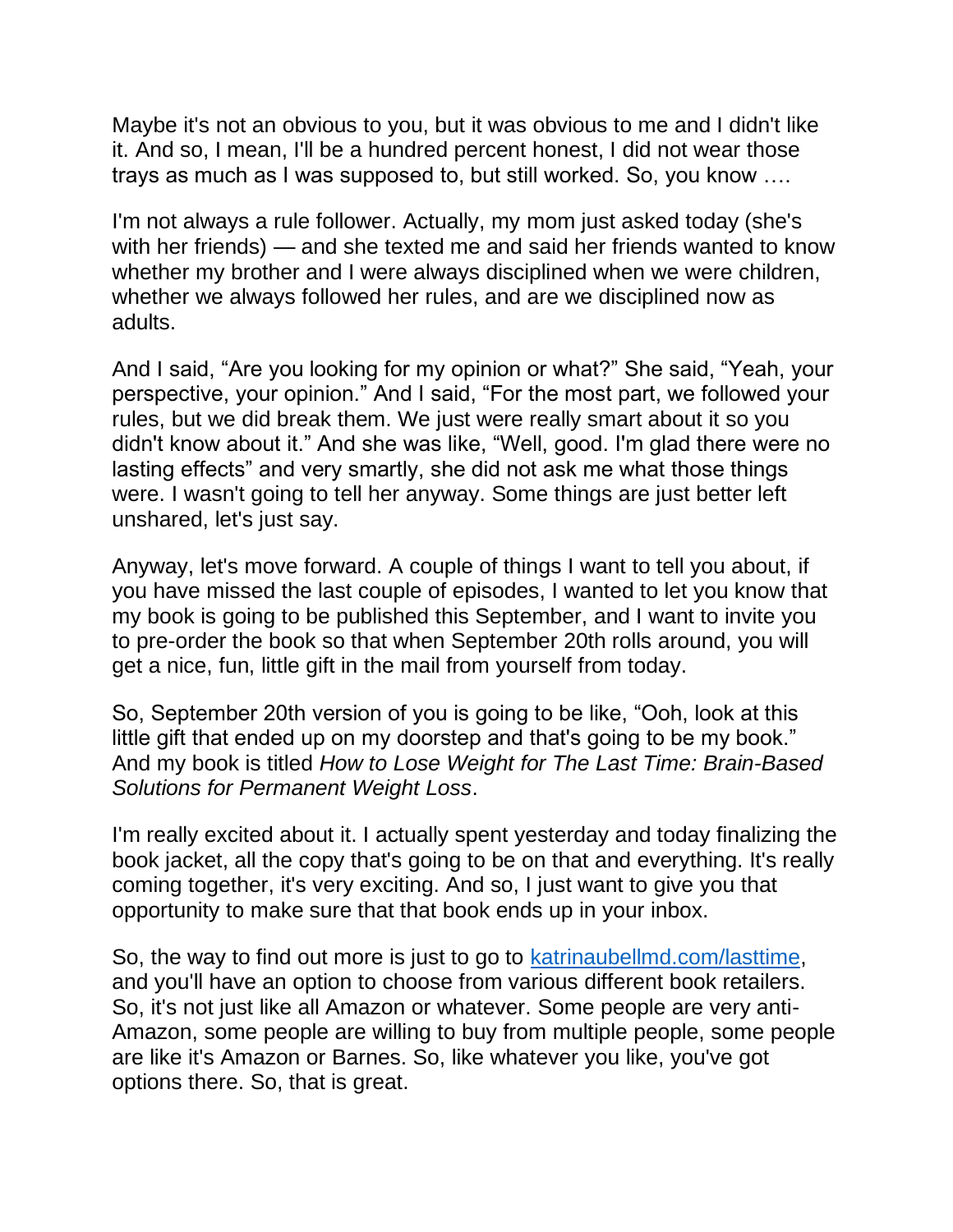The second thing is next week, Thursday, I want to invite you to come and join me live for my free training called the *Missing Piece to Permanent Weight Loss*. This is something you're not going to want to miss. It's at 8:30 PM Eastern, 5:30 PM Pacific time. So, next Thursday is June 23rd, just depending on when you're listening to this. And you can come and register for it by going to [katrinaubellmd.com/loseweight.](https://katrinaubellmd.pages.ontraport.net/training-jun232022?utm_campaign=wldo&utm_medium=podcast&utm_source=katrinaubellmd.com)

So, listen, you have to understand these things I'm going to teach you on this training in order for you to lose weight and keep it off. And actually, what we're talking about today on the podcast is about losing those last five pounds, why they always feel like they're the hardest. And the things I'm going to teach you like 100%, you need to know if you want to get to getting that last bit of weight off and then keeping it off, most importantly.

Because I know for myself, so many times, I'd get that last little bit of weight off and then promptly start regaining it immediately. So, if you want to know how to do that and what needs to happen, all the information, what to do instead, you're going to want to come and join me for the *Missing Piece to Permanent Weight Loss*. It's next week, Thursday, June 23rd, 8:30 PM Eastern, 5:30 PM Pacific. And you can register by going to [katrinaubellmd.com/loseweight.](https://katrinaubellmd.pages.ontraport.net/training-jun232022?utm_campaign=wldo&utm_medium=podcast&utm_source=katrinaubellmd.com)

Just so you know, I will send out a replay. So, if wherever you are in the world, this doesn't work out for you or you just can't make it for whatever reason, I will send out that replay. Of course, coming live is the best, because then I can answer your questions and we can communicate and you can let me know more about you, which is always so, so, so super fun.

Let's talk about the last five pounds. I feel like I sounded very Wisconsin there (liaised). If you know anything about the Midwest, we can't help it. Sometimes it just flies out. I'll try not to say that again. Sometimes it comes out of my kids' mouth and my husband and I just look at each other and we're like, "No, you got to say that again. We cannot allow that kind of Midwestern accent to come through." It's like "a-accent."

Anyway, let's talk about those last five pounds and why they're so hard. So, I want to let you know that one of the reasons, probably one of the main reasons they feel so hard is because we all believe that they're hard.

So, I do just want to first point out that it is a thought and not a fact that the last five pounds are hard. They can be easy. It is possible for them to be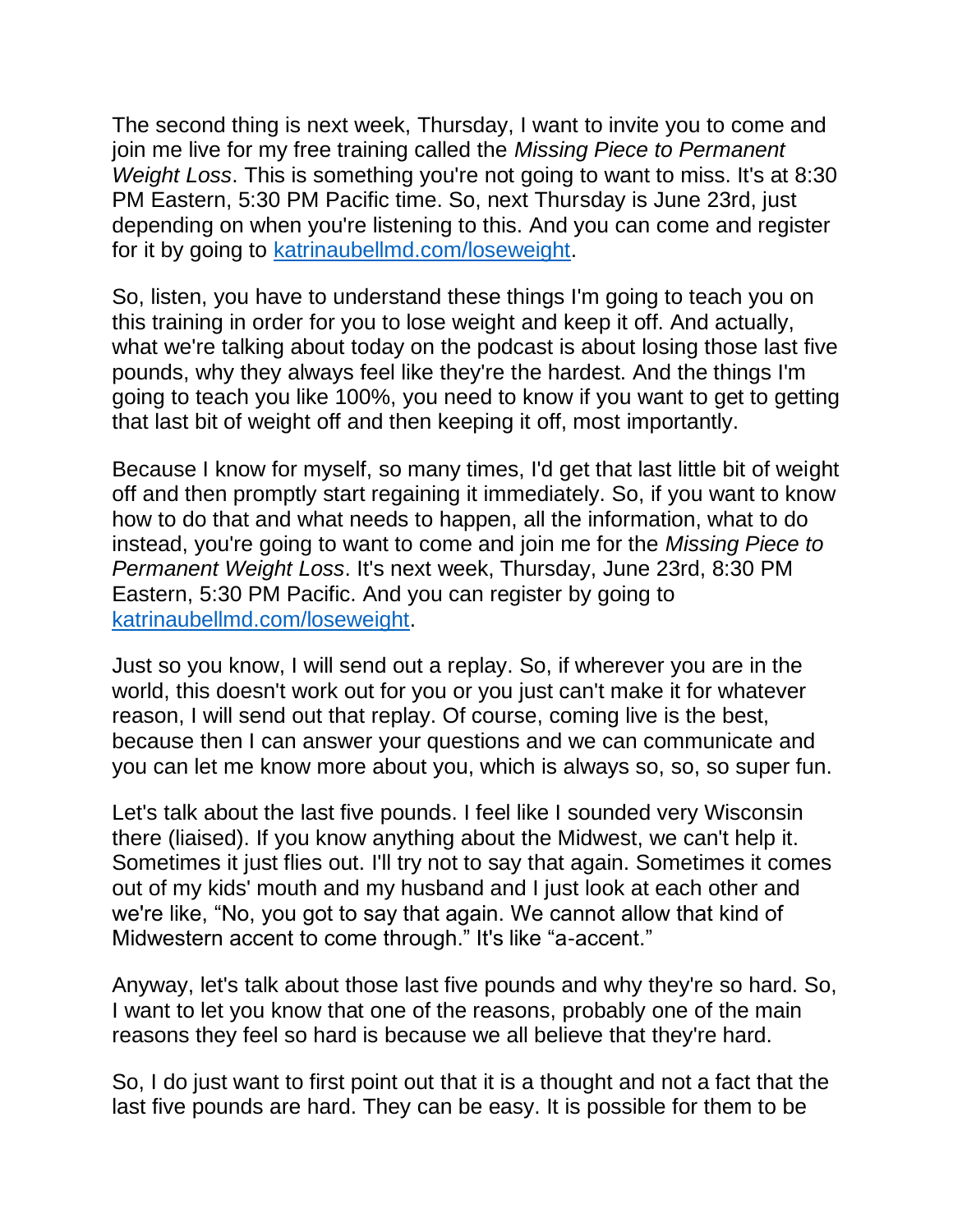easy. It's possible for it to be simple and for you to accomplish losing those last five pounds with ease. So, it's just good to recognize that.

If you are convinced, if your belief is that losing the last five pounds is the hardest, then what do we know with the thinking cycle? Our thoughts create our feelings, drive our actions, and create our results. So, if you believe that it's going to be super hard, you will subconsciously, unknowingly, create an experience where the result is that losing those five pounds is very, very hard.

So, that's the first thing I have to point out. I'd be remiss if I did not point out that it's not the truth, it's a thought that losing the last five pounds is the hardest. So, I just want to invite you to consider that it might not have to be that hard.

Now, with that said, there are definitely times when we're like, "Oh my gosh, like what the heck? I've been working on these five pounds for a long time and what do I do?"

And so, another thing to point out is that when you are that close to your goal weight or whatever is ideal for you, whatever you've decided you want to accomplish, you're not going to lose the weight very quickly, often. I mean, most of the time.

So, I often hear from people who are really frustrated with this, especially if they've had a significant amount of weight to lose because early on, it was coming off so quickly. And now, it's much, much slower. Like maybe they're losing, maybe if they're lucky, a half a pound every couple of weeks or something. It just feels like it's going so slowly.

And it is compared to their experience earlier, but it's a totally different situation. Your body is totally different. What your body is doing is totally different. The way that you're taking care of your body and nourishing your body is extremely close to the way you're going to be doing that when you're maintaining that weight, when you're five pounds less. And so, it's just going to typically be sore. And then we just have to look at and ask ourselves, like can that just be okay?

So, why does this bother people so much? Well, for one thing, you're so close. Sometimes, we just feel like we're just ready to get there. I definitely have had many clients tell me over the years, like, "Well, I just, for myself, I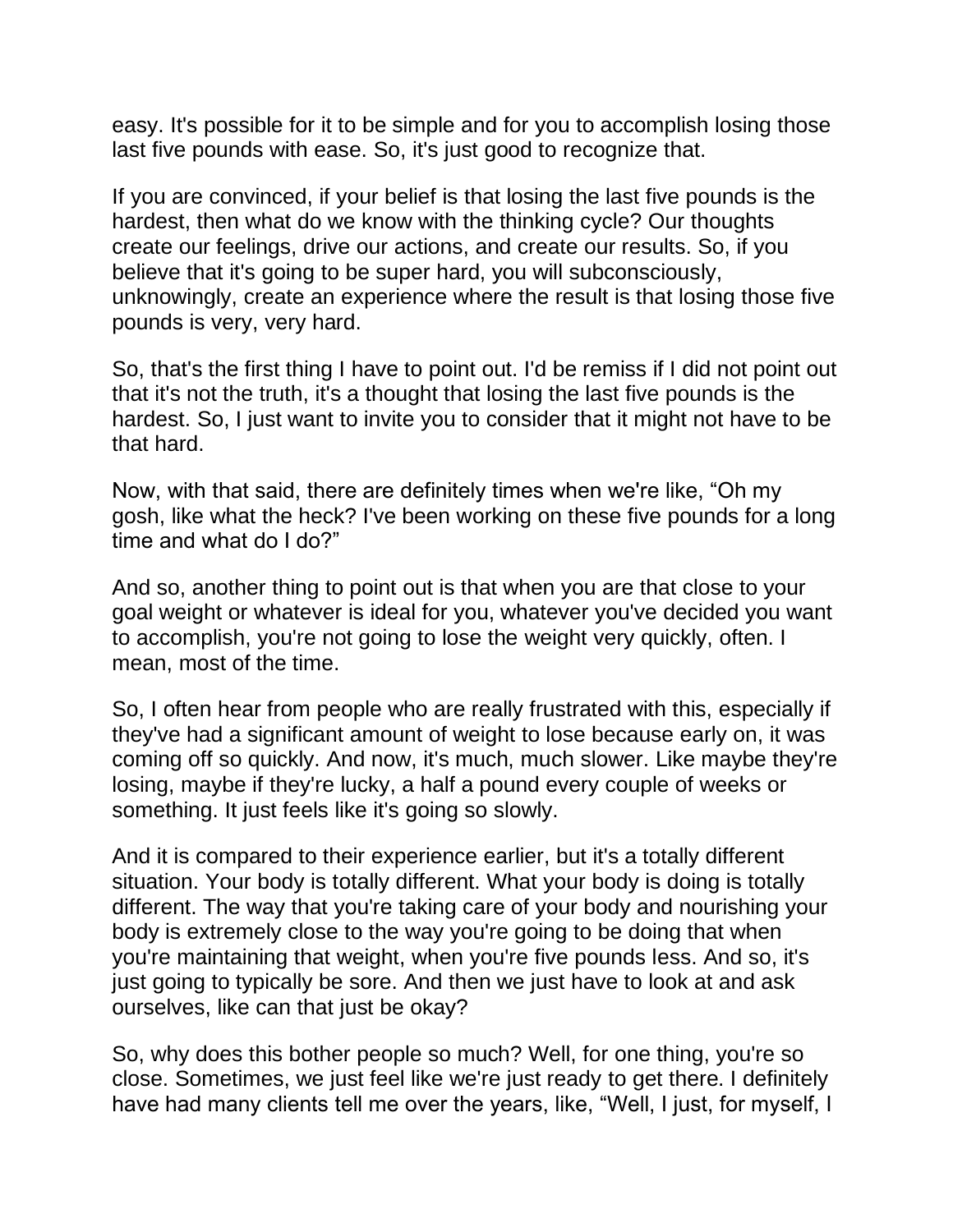want to get to that certain weight. But everybody around me is telling me that it's kind of good enough or I should be done, or I shouldn't try to lose any more weight."

And I would argue too, that for most people's bodies, you being up or down five pounds, like other people are not able to pick up on that. So, you can tell maybe on your body, by how you feel or how your clothes fit, but other people aren't going to be able to tell. So, just remember that other people are not living in your body, you are. Thinner is not always better. In fact, that's something really to question, but it's really just a personal choice.

Like you get to decide, and if your decision is that you want it to be five pounds less, then that's what you should do because of what you want. Not because you think life will suddenly be better or you'll have a different personality or whatever reason. You should do it for you because you prefer to live in a body that's five pounds lighter.

So, other people are telling you, you can stop or whatever, just remember, like I hear you … I think some people have said that it's out of love. Like it's usually family members or friends who are like, "Look, like don't go to extremes. You don't want it to go too far or things like that." And of course, they have the best of intentions. Like the intention behind it is so pure, and it may be something to even consider.

Like maybe, I thought I wanted that number, but maybe I won't actually like that. What I actually offer is that as long as you do the work that's required, that I'll get to in just a second, at that point, then you get to decide what you want to weigh. And maybe you do want to weigh 5 or 10 pounds more. Just because you like how your body looks or how your clothes fit or you just prefer it — no problem at all. You've done the actual work that's required and that's amazing.

Another thing is that we just want the weight loss part to be over with. We start to get really impatient. We're just like, "I'm just tired of this and I don't want to have to do this so much anymore, and I don't want to have to pay attention so closely anymore." And if we're having thoughts like that, I start having some concerns about our ability to maintain it.

So, when you're thinking that you just want the weight loss part to be over with, because like what that presupposes is that not losing weight anymore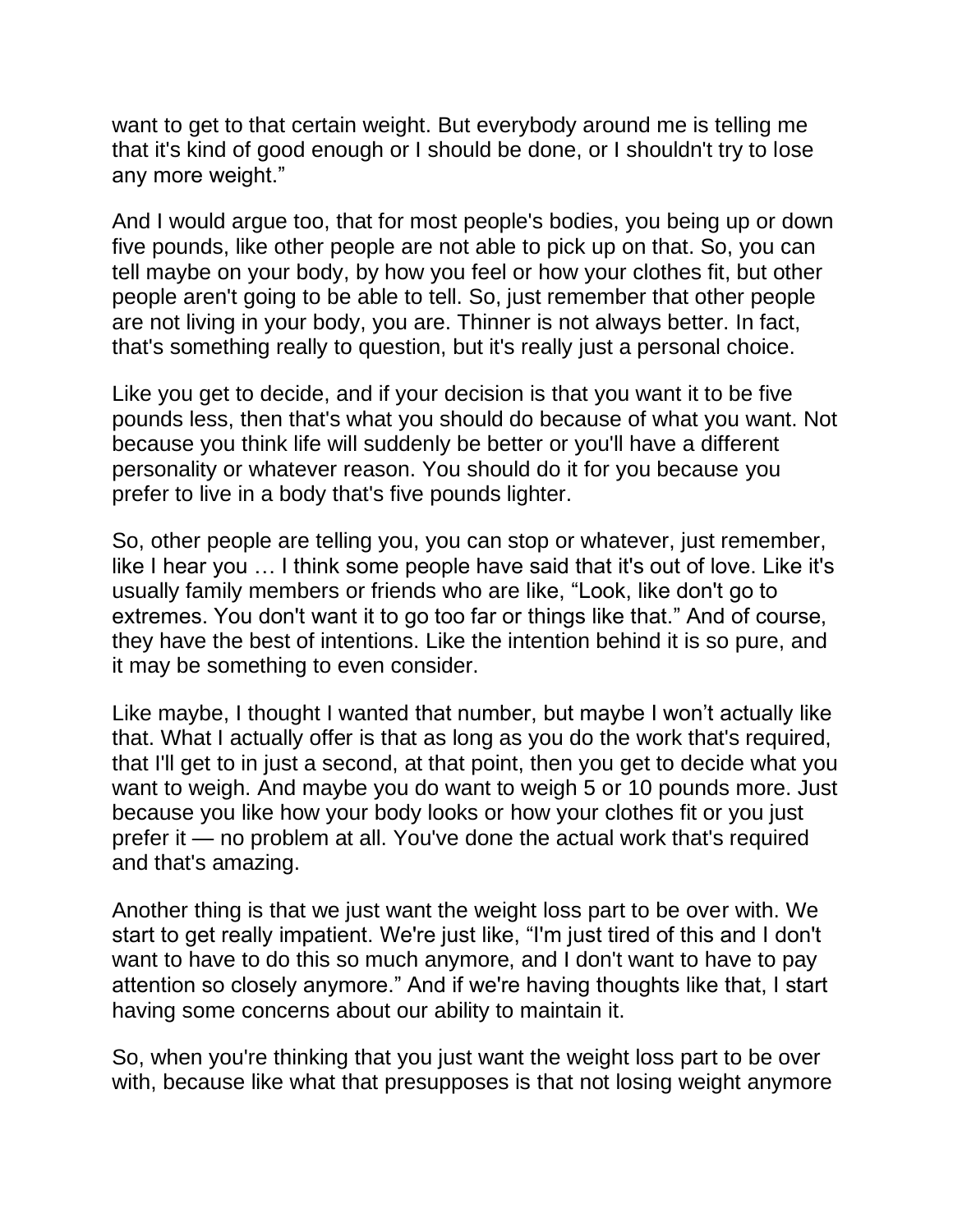i.e., maintaining will somehow be better or easier. And that may or may not be true.

So, we're kind of like, "I just want to get to the point where I'm at my goal." And again, like that shows that our belief is that then the hard part will be over with. Maybe that's true but a lot of times it's not, especially if you haven't done what's necessary in terms of your thinking and your feelings. In fact, often, in those types of situations, maintenance actually is harder. And I'll get into why that is in just a moment.

So, what we want to do when we're in that kind of like rush to just get the weight loss part over with, we want to look at our beliefs about the experience. So, if the experience of losing weight has been quite uncomfortable for you, meaning you've been quite restrictive, you've been really strict with yourself, in a way that isn't necessarily helpful. If you have really been ultimately kind of internally sort of cracking the whip or really not being kind to yourself or supporting or loving as you've been losing the weight, often, we just want the weight loss part to be over with so we can stop having that experience. We think, "Oh, then I'll just start thinking more positive thoughts about myself. Then I'll be supportive of myself. Then it'll be easier being me."

But it won't be because that experience of being you comes from your thoughts, and particularly, that inner self talk, that inner narrative. And so, if you're in the habit of telling yourself really negative things or not being supportive of yourself, five pounds on your body is not going to make any difference. It's not going to change the way that you think. Like you're just going to find something else to be mean to yourself about or to flog yourself about or just not be supportive of yourself about.

So, that's really important too. We want this weight loss part to be over with, thinking, "Oh, we can finally get some relief," but there won't be a relief, it'll just be a different flavor is what you're going to have. So, we got to work on that too.

Sometimes, we're just ready to stop thinking about it. We're like, "I just don't want to have to think about losing weight anymore." Well, what are those thoughts about losing weight that you feel like you have to be thinking?

I think we sometimes really — and I'm so guilty of this. Like I've done this so many times just thinking like "I'm going to lose that weight and then I'll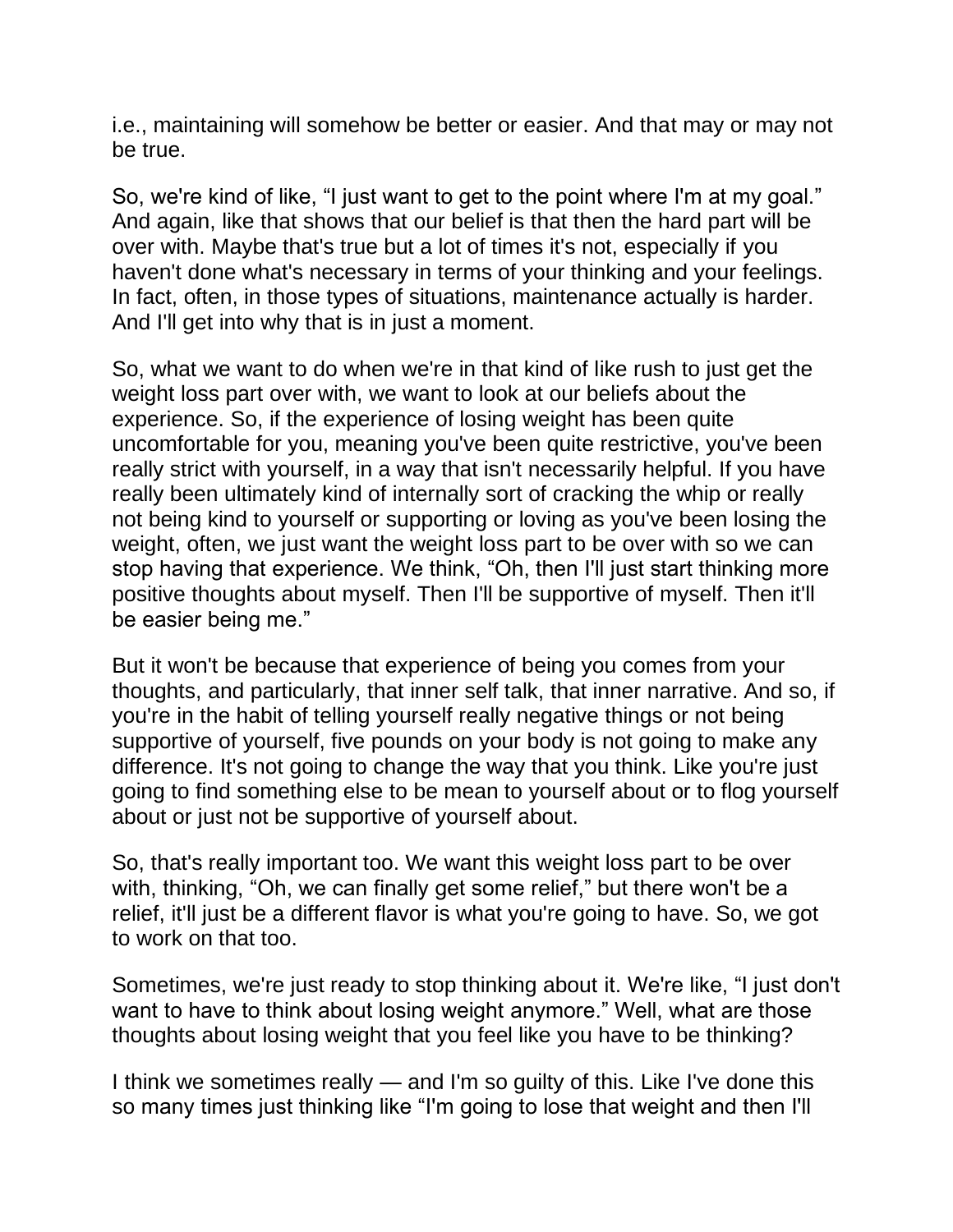just be able to move on to other things and I'll never have to think about it ever again." Even though I had so much research and experience and evidence that that was not the case, I still somehow, I don't know, convinced myself that that was going to be the truth.

So, here's what I want you to know, is that people who maintain their weight loss do think about it. It doesn't consume them, it doesn't consume every waking moment. They're not constantly thinking about it, but do they have to do things to keep themselves supported so they can keep that weight off? Yes, they do.

Notably, they need to be focusing on processing their emotions and looking at their thoughts, doing some thought work. If you're ready to stop thinking about it, I'm just so curious, well, what are those thoughts that you've been thinking anyway? If you want to get away from those thoughts that you've been thinking about weight loss, I'm a little suspicious that maybe those thoughts aren't actually super helpful.

If you don't want to keep thinking them, then they're probably not going to be great ones to be thinking as you move into maintenance. And what we're interested in is losing weight and keeping it off, so we want to be maintaining.

So, really, ultimately, what the last five pounds comes down to for me, and why I believe they tend to be the hardest for what I've seen over the last six years, is that what you have to finally do is you have to really stop emotionally eating and process your emotions instead. And that's the part that's hard.

Because I've seen this time and time again, where people can get awfully close to their goal weight, still doing some emotional eating, still doing some overeating. And what's really being asked of them with the last five pounds is to stop doing that. And that's why as long as it's a healthy weight for you – of course, not that you would become underweight; but that's why I recommend losing those last five pounds.

Even if you decide later you want to gain them back again, the point of doing it is not so that your body's a certain size or a certain number on the scale – the point in doing it is so that you really learn how to stop emotionally eating and you really learn what to do with your emotions instead.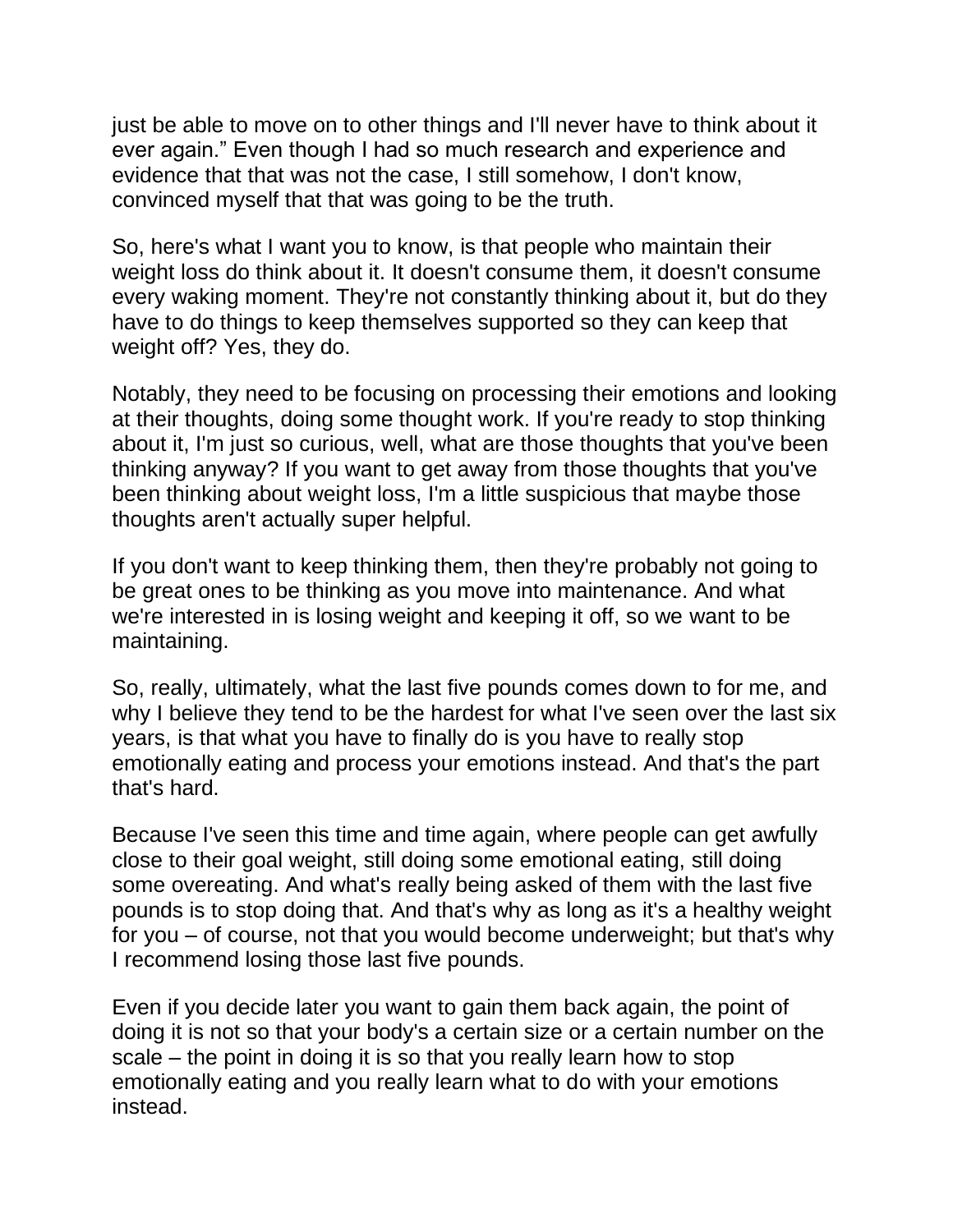Because it's like, oh, I don't emotionally eat anymore, but now, I overwork. Now, I drink too much alcohol. Now, I spend too much money. You can also just skip ahead and swap it for something else and we don't want to do that either.

So, we have to really dig into that part that a lot of people like to try to avoid, but then it becomes evident to them eventually "I think that's the part I have to do." I'm only chuckling because I think that's, at least to a certain extent everybody's experienced, where they're just like they have to come to some acceptance of the fact that like this is the only way this is ever going to happen. I have to, I just have to do this work.

So, that's why the last five pounds can be really so challenging. So, when I say, oh, you have to stop emotionally eating, what that means is you no longer eat for emotional reasons. So, that means that you eat when you're feeling physical hunger, you stop when your body is satisfied (not when it's full, but when it's satisfied), and you have occasional extra eating for pleasure, but occasional.

So, it doesn't mean you don't get any pleasure out of food. The food you eat tastes good to you, but you eat as much as your body needs. And then on occasion, you have some other treats if you decide you want to, whatever a treat looks like for you. But you don't overeat it and you make sure you're getting all the pleasure out of that thing.

I always think of it as like ringing out a washcloth. You're just like, if I'm going to eat this, I'm going to enjoy absolute heck out of this thing. I'm not going to be eating it in a negative emotional state, I'm not going to be stuffing it down, wolfing it down, gobbling it down really, really fast. Like I'm going to really enjoy the taste of all this stuff, and I'm going to stop when I've had enough. And that's it.

So, you're not eating mindlessly, you're not eating when you're in a fog, you're not asking food to make you feel better. You're not using food as a reward or as a treat. You are never eating (unless you're physically hungry) if you're in a negative emotional state. And instead, what you do in that negative emotional state, is you process your feelings.

And that's another episode. In fact, in the *Weight Loss for Doctors Only Program*, we have a whole module that really discusses processing emotions, how to do it, lots of different ways. I think of it as just having a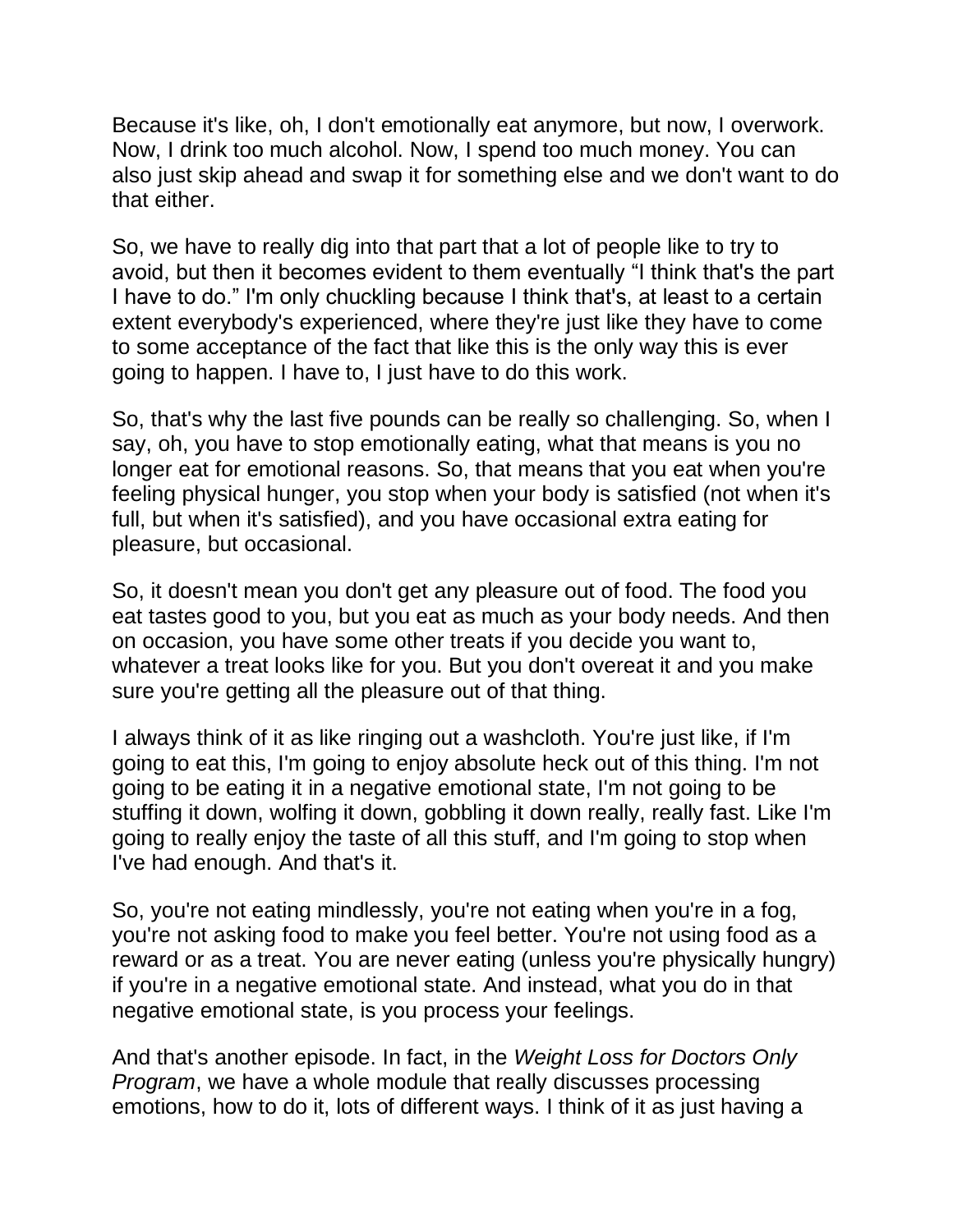whole toolkit. You're not going to necessarily do every single thing every single day, but it's good to know what you have available to you so that you can choose the thing that seems like it'll be the best thing for you, so you can move through that.

And when you practice this enough times, which is what you end up doing as you're trying to lose those last five pounds, is you start to really become skilled at it, and you break down that the neural connection that you have that suggests that you eat when you're experiencing an emotion and instead, creates a new neural pathway that suggests that you consider one of the emotional processing tools as a way to deal with your emotions so that food truly becomes separated from that.

You see why this is so important, right? So, you're not using food to feel better, you're not emotionally eating.

Then you decide what you want to weigh. And if you want to gain some weight back, do it, awesome. Do it on purpose. Like decide how you're going to do that and how you're going to keep yourself in check, and then go ahead and do that.

So, when we always talking like, "Do I have to really process my emotions?" I mean, in my opinion, if you want to have peace of freedom around food, if you want to lose weight and get to that goal and then maintain it, yeah, you really do.

But the good news is, I know how to help you to do that. So, you are in the right place. And we'll talk more about that on the *Missing Piece to Permanent Weight Loss* free training that I'm offering next Thursday, June 23rd.

So, to make sure you don't miss out on that, go ahead and register for that at [katrinaubellmd.com/loseweight.](https://katrinaubellmd.pages.ontraport.net/training-jun232022?utm_campaign=wldo&utm_medium=podcast&utm_source=katrinaubellmd.com) And then also, just knowing that you're going to want this in the future, go ahead and pre-order *How to Lose Weight for the Last Time*, my new book that's coming out. And you can go to [katrinaubellmd.com/lasttime](https://learn.katrinaubellmd.com/how-to-lose-weight-for-the-last-time-preorder/?utm_campaign=wldo&utm_medium=podcast&utm_source=katrinaubellmd.com&utm_campaign=lasttime&utm_medium=email&utm_source=ontraport) to get that.

And also, I just want to just mention this for anybody who is a healthcare professional, or if you give medical advice or health advice to people, if you stand behind the message of the book and everything that I've been talking